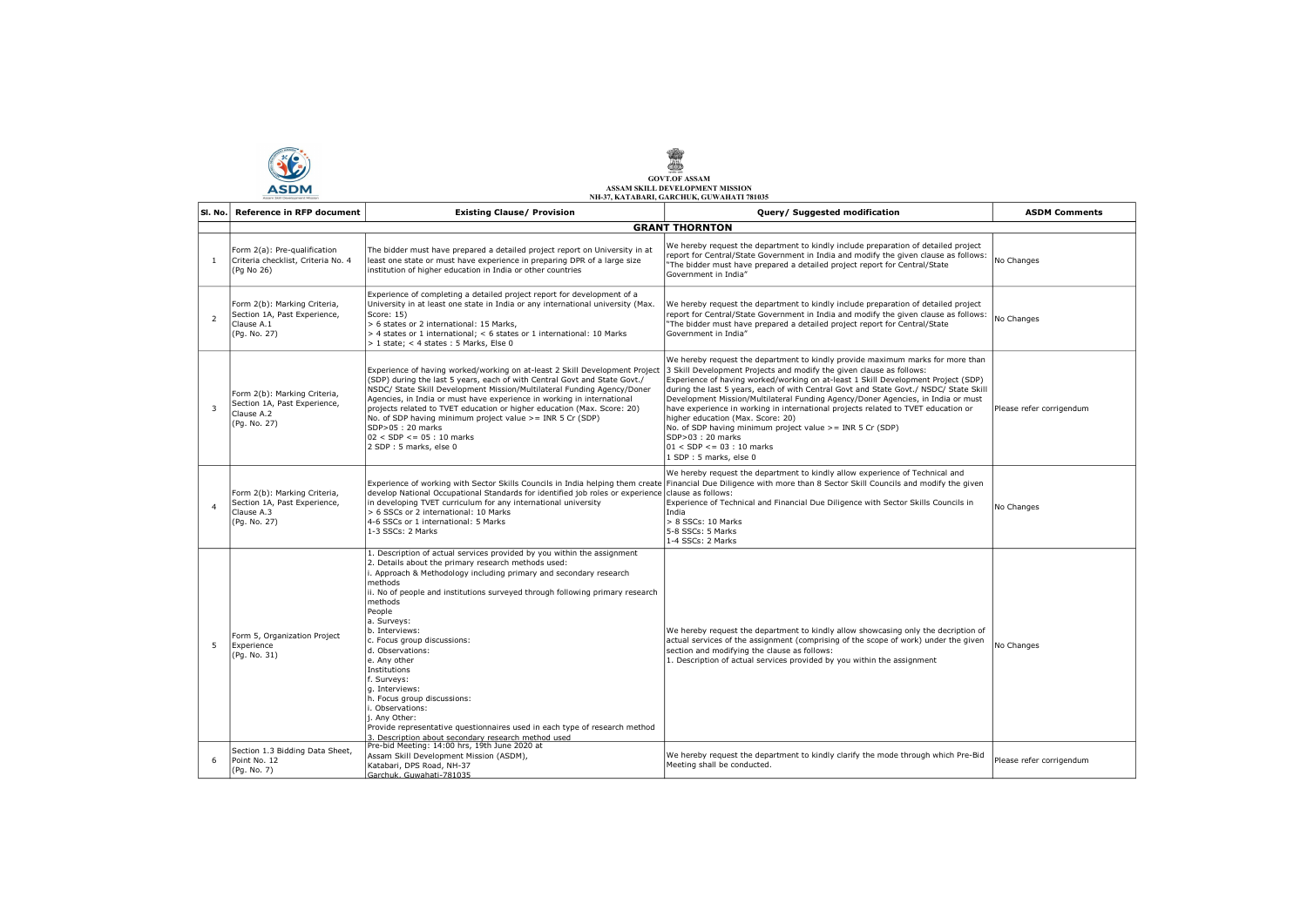| SI. No.        | <b>Reference in RFP document</b>                                                                                                                                               | <b>Existing Clause/ Provision</b>                                                                                                                                                                                                                                                                                                                                                                                                                                                                                                                                                                                    | Query/ Suggested modification                                                                                                                                                                                                                                                                                                                                                                                                                                                                                                                                                                                                                                                                                                                                                                                                                                                                                                                                                                                                                                                                                                                                                                                                                                                                                                                                                                                                                                                                                                                                                                                                                                                                                                                                                                                                                                                                                                                                                                                                                                                                                                                                     | <b>ASDM Comments</b>                                                                                                |
|----------------|--------------------------------------------------------------------------------------------------------------------------------------------------------------------------------|----------------------------------------------------------------------------------------------------------------------------------------------------------------------------------------------------------------------------------------------------------------------------------------------------------------------------------------------------------------------------------------------------------------------------------------------------------------------------------------------------------------------------------------------------------------------------------------------------------------------|-------------------------------------------------------------------------------------------------------------------------------------------------------------------------------------------------------------------------------------------------------------------------------------------------------------------------------------------------------------------------------------------------------------------------------------------------------------------------------------------------------------------------------------------------------------------------------------------------------------------------------------------------------------------------------------------------------------------------------------------------------------------------------------------------------------------------------------------------------------------------------------------------------------------------------------------------------------------------------------------------------------------------------------------------------------------------------------------------------------------------------------------------------------------------------------------------------------------------------------------------------------------------------------------------------------------------------------------------------------------------------------------------------------------------------------------------------------------------------------------------------------------------------------------------------------------------------------------------------------------------------------------------------------------------------------------------------------------------------------------------------------------------------------------------------------------------------------------------------------------------------------------------------------------------------------------------------------------------------------------------------------------------------------------------------------------------------------------------------------------------------------------------------------------|---------------------------------------------------------------------------------------------------------------------|
| $\overline{7}$ | Section 1.3 Bidding Data Sheet,<br>Point No. 15<br>(Pg. No. 7)<br>Section 2, Instructions to Bidders,<br>Clause 2.1 Procedure of<br>Submission of Bids, Point 9<br>(Pq. No. 9) | Last date and address of bid submission: Proposals must be submitted no<br>later than 17:00 hrs, 1st July 2020 through https://assamtenders.gov.in<br>Instruction for Hard Copy Submission: The bidders should submit the<br>hardcopies of the bids on or before the last date of submission of bids -<br>01/07/2020 17:00 hrs<br>a) Signed copy of bid document as a token of acceptance of the clauses and<br>terms & conditions of the RFP.<br>b) Original Demand draft/ Bankers Cheque in respect of Tender document fee<br>& EMD.<br>c) Letter of Authorisation/ Power of Attorney in original along with Board | We hereby request the department to kindly clarify whether the proposal submission<br>is online or hard copy submission. We request the department to kindly accept an<br>Online Submission of the Proposal, EMD DD, Power of Attorney due to the current<br>COVID situation. In addition, we inform the department, we will require 15 - 20<br>working days to arrange for the EMD Demand Draft due to the current COVID<br>situation.<br>Therefore, we request the department to kindly extend the last date of submission<br>till 22nd July 2020.<br>We hereby request the department to kindly consider the Power of Attorney of the                                                                                                                                                                                                                                                                                                                                                                                                                                                                                                                                                                                                                                                                                                                                                                                                                                                                                                                                                                                                                                                                                                                                                                                                                                                                                                                                                                                                                                                                                                                          | Please refer corrigendum                                                                                            |
|                |                                                                                                                                                                                | Resolution in case of a Company.<br>d) Form 1, 4, 6, 8, 12 and 13 in original                                                                                                                                                                                                                                                                                                                                                                                                                                                                                                                                        | Authorised Signatory on the Letter Head of the Firm. We will submit the same on the<br>Stamp Paper after the COVID situation is normalised.                                                                                                                                                                                                                                                                                                                                                                                                                                                                                                                                                                                                                                                                                                                                                                                                                                                                                                                                                                                                                                                                                                                                                                                                                                                                                                                                                                                                                                                                                                                                                                                                                                                                                                                                                                                                                                                                                                                                                                                                                       |                                                                                                                     |
| 8              | Additional Clause to be<br>incorporated: Confidentiality                                                                                                                       |                                                                                                                                                                                                                                                                                                                                                                                                                                                                                                                                                                                                                      | We hereby request the department to kindly add the given clause:<br>"Confidentiality obligations set forth above shall not be applicable when disclosure is<br>required under any law or pursuant to a directions from any legal or regulatory<br>authority or mandated by a judicial order"<br>We hereby inform the department that Confidentiality should include a<br>compelled/legal disclosure clause as given below:<br>"In the event that the Firm or its representatives are requested pursuant to, or<br>required by, applicable law or requlation or by legal or administrative process to<br>disclose any Confidential Information, or where the Firm wishes to disclose to its<br>professional indemnity insurers or to its advisers, the Firm agrees that it will, as far<br>as is legally and practically possible, provide the Client with prompt notice of such<br>request or requirement in order to enable the Client to seek an appropriate protective Confidentiality Clause may be<br>order or other remedy. In the event that such protective order or other remedy is not<br>obtained, the Firm or its representatives, as the case may be, shall disclose only the<br>portion of the Confidential Information which is legally or professionally required to<br>be disclosed"<br>We hereby request the department to kindly add the given clause:<br>The Service provider should be permitted to retain copies of all documents and other<br>information as it may be required for legal or professional regulatory purposes.<br>Further it should be permitted to use the deliverables for its own purposes.<br>Retention of Copies: The Service Provider may use data, software, designs, utilities,<br>tools, models, systems and other methodologies and know-how ("Materials") that it<br>owns or has the right to use in performing the services. Notwithstanding the delivery<br>of any reports, the agency retains all intellectual property rights in the Materials<br>(including any improvements or knowledge developed while performing the<br>services), and in any working papers compiled in connection with the services" | incorporated in the agreement<br>signed between selected agency and<br><b>ASDM</b>                                  |
| $\mathbf{q}$   | Additional Clause to be<br>incorporated: Termination                                                                                                                           |                                                                                                                                                                                                                                                                                                                                                                                                                                                                                                                                                                                                                      | We hereby inform the department that the Service Provider must also have the right<br>to terminate the Agreement:<br>i) In the event of non-payment of fees<br>ii) In the event that Assam Skill Development Mission fails to abide by the terms of<br>this Agreement.                                                                                                                                                                                                                                                                                                                                                                                                                                                                                                                                                                                                                                                                                                                                                                                                                                                                                                                                                                                                                                                                                                                                                                                                                                                                                                                                                                                                                                                                                                                                                                                                                                                                                                                                                                                                                                                                                            | Termination Clause may be<br>incorporated in the agreement<br>signed between selected agency and<br>ASDM            |
| 10             | Additional Clause to be<br>incorporated: Indemnification                                                                                                                       |                                                                                                                                                                                                                                                                                                                                                                                                                                                                                                                                                                                                                      | We hereby request the department to kindly add the given clause:<br>Indemnification: The Service Provider shall indemnify the Client in full for any failure<br>in performance on account of its default or non-fulfilment of its obligations and the<br>same is performed by the client or any other agency engaged by the Client. In such<br>case all the costs and expenses incurred by the client are recoverable from the<br>Service Provider.<br>Assam Skill Development Mission must also indemnify the Service Provider for<br>losses/damages suffered:<br>(i) Due to any third party claims<br>(ii) Due to any fraud, misrepresentation or omission of facts by the Client or any of<br>its personnel.                                                                                                                                                                                                                                                                                                                                                                                                                                                                                                                                                                                                                                                                                                                                                                                                                                                                                                                                                                                                                                                                                                                                                                                                                                                                                                                                                                                                                                                   | Indemnification Clause may be<br>incorporated in the agreement<br>signed between selected agency and<br><b>ASDM</b> |
| 11             | Additional Clause to be<br>incorporated:<br>Limitation of the Consultant's<br>Liability towards the Client                                                                     |                                                                                                                                                                                                                                                                                                                                                                                                                                                                                                                                                                                                                      | We hereby request the department to kindly add the given clause:<br>"In no event shall the aggregate liability of the Consultant, its partners, directors,<br>consultants, employees, agents, affiliates and other personnel for damage exceed the<br>amount of the fees that the Consultant has received in connection with this<br>Agreement"                                                                                                                                                                                                                                                                                                                                                                                                                                                                                                                                                                                                                                                                                                                                                                                                                                                                                                                                                                                                                                                                                                                                                                                                                                                                                                                                                                                                                                                                                                                                                                                                                                                                                                                                                                                                                   | Liability Clause may be<br>incorporated th the agreement<br>signed between selected agency and<br>ASDM              |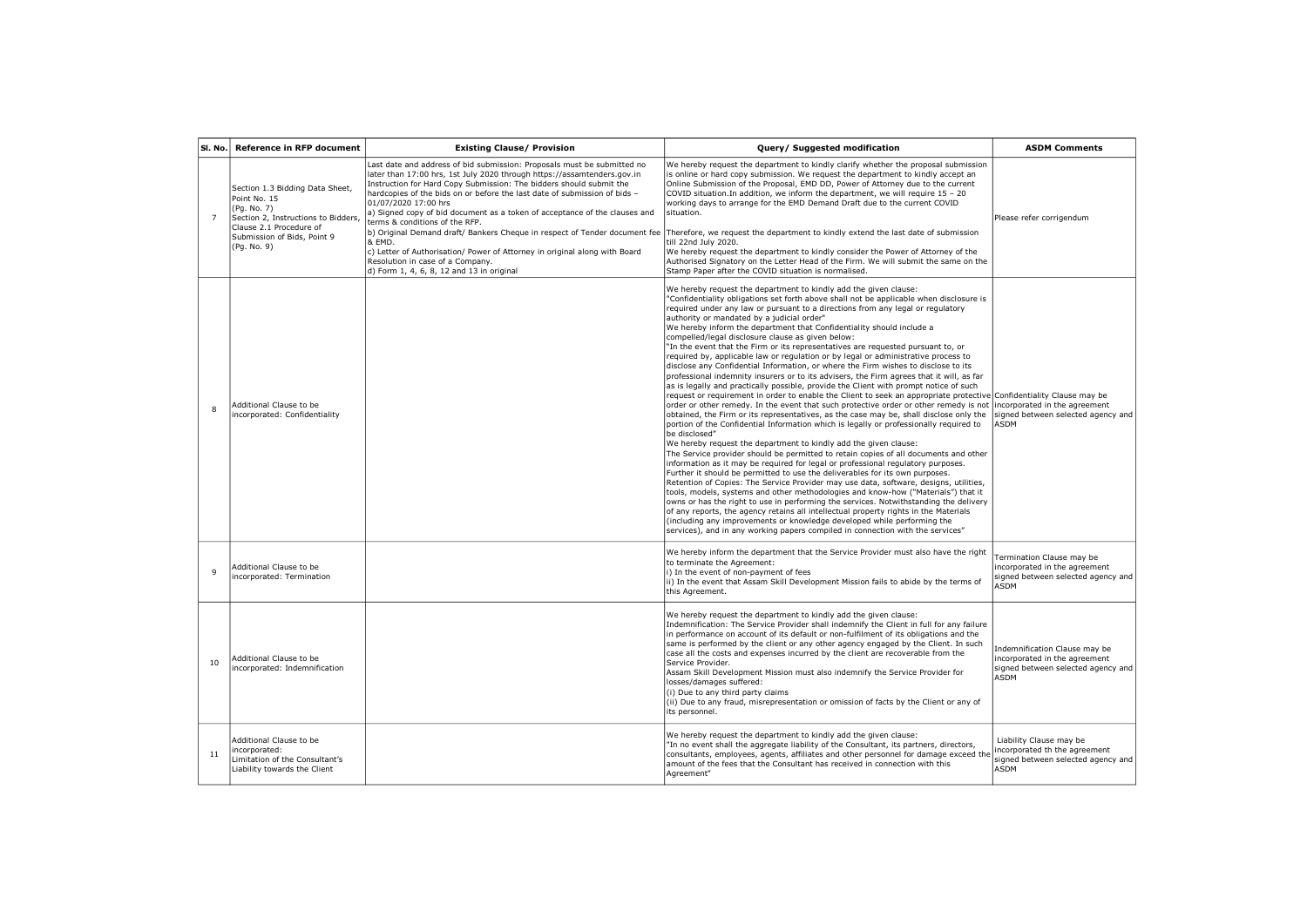| SI. No. | <b>Reference in RFP document</b>                                                                                                 | <b>Existing Clause/ Provision</b>                                                                                                                                                                                                                                                                                                                                                                                                                                                                                                                                                                                                                                  | Query/ Suggested modification                                                                                                                                                                                                                                                                                                                                                                                                                                                                                                                                                                                                                                                                                                                                                                                                                                                                                                                                                                                                                                                                                                                                                                                                                                                                                                                                                                                                                                          | <b>ASDM Comments</b>     |
|---------|----------------------------------------------------------------------------------------------------------------------------------|--------------------------------------------------------------------------------------------------------------------------------------------------------------------------------------------------------------------------------------------------------------------------------------------------------------------------------------------------------------------------------------------------------------------------------------------------------------------------------------------------------------------------------------------------------------------------------------------------------------------------------------------------------------------|------------------------------------------------------------------------------------------------------------------------------------------------------------------------------------------------------------------------------------------------------------------------------------------------------------------------------------------------------------------------------------------------------------------------------------------------------------------------------------------------------------------------------------------------------------------------------------------------------------------------------------------------------------------------------------------------------------------------------------------------------------------------------------------------------------------------------------------------------------------------------------------------------------------------------------------------------------------------------------------------------------------------------------------------------------------------------------------------------------------------------------------------------------------------------------------------------------------------------------------------------------------------------------------------------------------------------------------------------------------------------------------------------------------------------------------------------------------------|--------------------------|
|         | Additional Clause to be<br>incorporated: Non Exclusivity                                                                         |                                                                                                                                                                                                                                                                                                                                                                                                                                                                                                                                                                                                                                                                    | We hereby request the department to kindly add the given clause:<br>The parties acknowledge that the Firm shall have the right to provide consulting or<br>other professional services of any kind or nature whatsoever to any person or entity<br>as the Firm in its sole discretion deems appropriate.                                                                                                                                                                                                                                                                                                                                                                                                                                                                                                                                                                                                                                                                                                                                                                                                                                                                                                                                                                                                                                                                                                                                                               | No Changes               |
| 12      | Additional Clause to be<br>incorporated: No duty of care<br>towards Third Parties                                                |                                                                                                                                                                                                                                                                                                                                                                                                                                                                                                                                                                                                                                                                    | No Duty of Care towards Third Parties: The Service Provider will not accept any<br>responsibility for Duty of Care towards the Third Party                                                                                                                                                                                                                                                                                                                                                                                                                                                                                                                                                                                                                                                                                                                                                                                                                                                                                                                                                                                                                                                                                                                                                                                                                                                                                                                             | No Changes               |
|         |                                                                                                                                  |                                                                                                                                                                                                                                                                                                                                                                                                                                                                                                                                                                                                                                                                    | E&Y                                                                                                                                                                                                                                                                                                                                                                                                                                                                                                                                                                                                                                                                                                                                                                                                                                                                                                                                                                                                                                                                                                                                                                                                                                                                                                                                                                                                                                                                    |                          |
| 13      | Clause 5: Payment<br>Schedule, Page 18                                                                                           | Payment Schedule: The payment milestones for preparing the DPR for Skill<br>University in the state of Assam are indicated as below:<br>SN<br>Deliverable<br>% Payment<br>$\mathbf{1}$<br>On signing of the Agreement<br>NIL<br>$\overline{\phantom{a}}$<br>On approval of draft report<br>10% of the Project Cost<br>on skill development<br>opportunity landscape<br>ا ج<br>On successful conduction of 10% of the Project Cost<br>Workshop with senior<br>management and with Skill<br>Development Missions and<br>submission of the findings<br>Submission of Draft DPR<br>20% of the Project Cost<br>On Approval of final DPR<br>5<br>60% of the Project Cost | We would request the authority to kindly consider the following proposed<br>payment structure:<br>SN<br>Deliverable<br>% Payment<br>On signing of the Agreement<br>1<br>NIL<br>2<br>On approval of draft report<br>10% of the Project Cost<br>on skill development<br>opportunity landscape<br>On successful conduction of<br>20% of the Project Cost<br>3<br>Workshop with senior<br>management and with Skill<br>Development Missions and<br>submission of the findings<br>Submission of Draft DPR<br>40% of the Project Cost<br>On Approval of final DPR<br>30% of the Project Cost                                                                                                                                                                                                                                                                                                                                                                                                                                                                                                                                                                                                                                                                                                                                                                                                                                                                                 | No Changes               |
| 14      | Form 2(a): Prequalification<br>Criteria<br>Checklist, Point 4,<br>Page 26<br>And<br>Form 2(b): Marking<br>criteria, A.1, Page 27 | The bidder must have prepared a detailed project report on University in at<br>least one state or must have experience in preparing DPR of a large size<br>institution of higher education in India or other countries.<br>Form-5 along with supporting work orders/agreement/LoI/ completion<br>certificate. All supporting documents to clearly state DPR for a University.                                                                                                                                                                                                                                                                                      | We understand that the consultant is required to have experience of<br>assisting a client in preparation of project report and business plan for<br>setting up of a university/ higher education institute.<br>It has been observed that often the name of projects doesn't contain the<br>term 'DPR' in the Contract Agreement or Work Order though the detailed<br>scope of the project covers all the aspects of a Detailed Project Report.<br>Many clients/ authorities use terms such as below for similar assignments:<br>• Preparation of Project Report and Business Plan<br>• Preparation of Concept and Business Plan<br>. Development of an institute (including technical and financial feasibility) etc.<br>Thus, the use of the term 'Detailed Project Report' appears to be<br>restrictive here and we request the authority to consider the experience of<br>projects with similar nature even though the name of project might not<br>mention the term - 'DPR'.<br>Thus, the mentioned criteria of Form<br>2(a) may be modified as below:<br>'The bidder must have prepared a detailed project report/ project<br>report/ business plan/ concept and business plan/ technical and<br>financial feasibility report for University/ higher education<br>institute in India or other countries.'<br>Considering above, we also request the authority to remove the condition<br>for the supporting documents to mandatorily state 'DPR for a University' | Please refer corrigendum |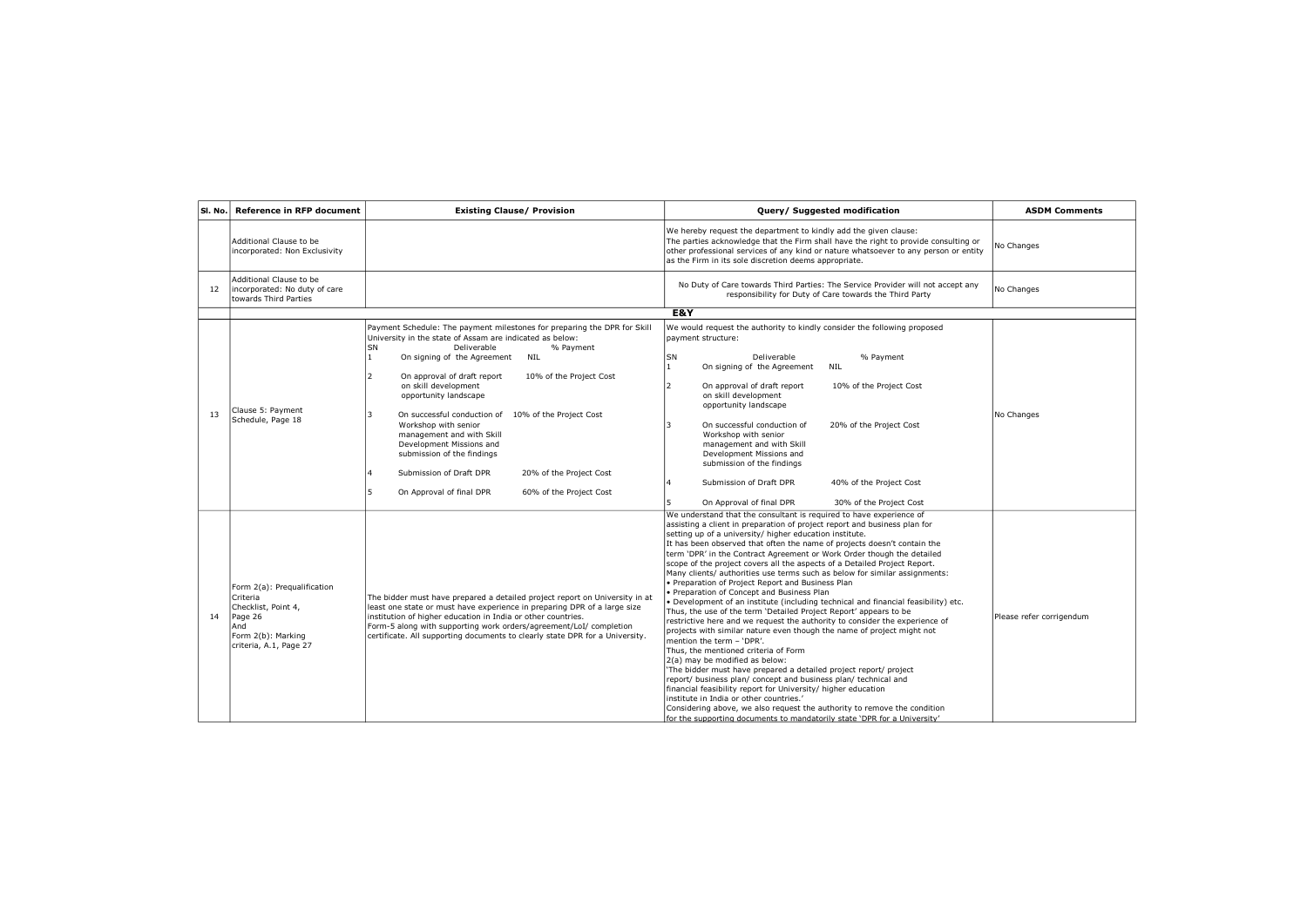| SI. No. | <b>Reference in RFP document</b>             | <b>Existing Clause/ Provision</b>                                                                                                                                                                                                                                                                                                                                                                                                                                                                                                                                                                                                                                   | Query/ Suggested modification                                                                                                                                                                                                                                                                                                                                                                                                                                                                                                                                                                                                                                                                                                                                                                                                                                                                                                                                                                                                                                                                                                                                                                                    | <b>ASDM Comments</b>     |
|---------|----------------------------------------------|---------------------------------------------------------------------------------------------------------------------------------------------------------------------------------------------------------------------------------------------------------------------------------------------------------------------------------------------------------------------------------------------------------------------------------------------------------------------------------------------------------------------------------------------------------------------------------------------------------------------------------------------------------------------|------------------------------------------------------------------------------------------------------------------------------------------------------------------------------------------------------------------------------------------------------------------------------------------------------------------------------------------------------------------------------------------------------------------------------------------------------------------------------------------------------------------------------------------------------------------------------------------------------------------------------------------------------------------------------------------------------------------------------------------------------------------------------------------------------------------------------------------------------------------------------------------------------------------------------------------------------------------------------------------------------------------------------------------------------------------------------------------------------------------------------------------------------------------------------------------------------------------|--------------------------|
| 15      | Form 2(b): Marking<br>criteria, A.1, Page 27 | Experience of completing a detailed project report for development of a<br>University in at least one state in India or any international university<br>> 6 states or 2 international: 15 Marks,<br>$>$ 4 states or 1 international; $\leq$ 6 states or 1 international: 10 Marks<br>$\vert$ > =1 state; < =4 states: 5 Marks<br>Else 0                                                                                                                                                                                                                                                                                                                             | We have the following queries against the mentioned criteria:<br>1. We understand that a university falls under the category of higher<br>education institute. Thus, to have a broader participation, we request<br>the authority to add the word - 'Higher Education Institute' in the<br>qualification criteria.<br>2. Further, there are chances of a consultant advising in development of DPR for<br>more than one University/ Higher Education Institute in one state (or in one foreign<br>country), and we understand that two projects<br>undertaken for one state should be counted differently.<br>Hence, we request the authority to confirm our understanding and modify<br>the criterion as suggested below:<br>'Experience of completing a detailed project report/ project report and<br>business plan/ feasibility study for development of at least one<br>University/ Higher Education Institute in India or abroad.<br>> 6 national projects or 2 international projects: 15 Marks,<br>$>$ 4 national projects or 1 international project; $\leq$ 6 national<br>projects or 1 international project: 10 Marks<br>$\vert$ > = 1 national project; < = 4 national projects: 5 Marks<br>Else 0' | Please refer corrigendum |
| 16      | Form 2(b): Marking<br>criteria, A.2, Page 27 | Experience or naving worked/working on at-least z Skill Development Project<br>(SDP) during the last 5 years, each of with Central Govt and<br>StateGovt./NSDC/ State Skill Development Mission/ Multilateral<br>Funding Agency/Doner Agencies, in India or must have experience in<br>working in international projects related to TVET education or higher<br>leducation.<br>No. of SDP having minimum project value >= INR 5 Cr (SDP)<br>SDP > 05:20 marks<br>$02 <$ SDP $\leq$ = 05: 10 marks<br>2 SDP: 5 marks, else 0<br>Form-5 along with supporting work<br>orders/ agreement/ LoI/ completion<br>certificate. All supporting<br>documante to clasely etste | We understand that the consultant is required to have experience of working on skill<br>development projects during last 5 years. It has been observed that often the name of<br>such projects doesn't contain<br>the exact words 'Skill Development Project' in the Contract Agreement or Work Order Please refer corrigendum<br>though the projects deal with skill development only.<br>Hence, we also request the authority to remove the condition for the supporting<br>documents to mandatorily state 'Skill Development Project'.                                                                                                                                                                                                                                                                                                                                                                                                                                                                                                                                                                                                                                                                        |                          |
| 17      | Form 2(b): Marking<br>criteria, A.3, Page 27 | Experience of working with Sector Skills Councils in India helping<br>them create develop National Occupational Standards for<br>identified job roles or experience in developing TVET curriculum for<br>any international university<br>> 6 SSCs or 2 international: 10 Marks<br>4-6 SSCs or 1 international: 5 Marks<br>1-3 SSCs: 2 Marks                                                                                                                                                                                                                                                                                                                         | We understand that to maintain parity between the conditions for national and<br>international experience, the experience of working with<br>International Sector Skills Council may also be considered.<br>Development of National Occupational Standards essentially include<br>development of Qualification Packs and Qualification frameworks.<br>Therefore, we would request the authority to consider the related<br>experience of development of 'Qualification Packs' and 'Qualification<br>Frameworks' in addition to the experience of creating Occupational<br>Standards.<br>Hence, the mentioned criterion may be modified as below:<br>'Experience of working with Sector Skills Councils in India and abroad<br>helping them create develop National Occupational Standards/<br>Qualification Packs/ Qualification Frameworks for identified job roles<br>or experience in developing TVET curriculum for any international<br>university<br>> 6 SSCs in India or 2 sector/ projects internationally: 10 Marks<br>4-6 SSCs in India or 1 sector/ projects internationally I: 5 Marks<br>1-3 SSCs In India: 2 Marks'                                                                                | No Changes               |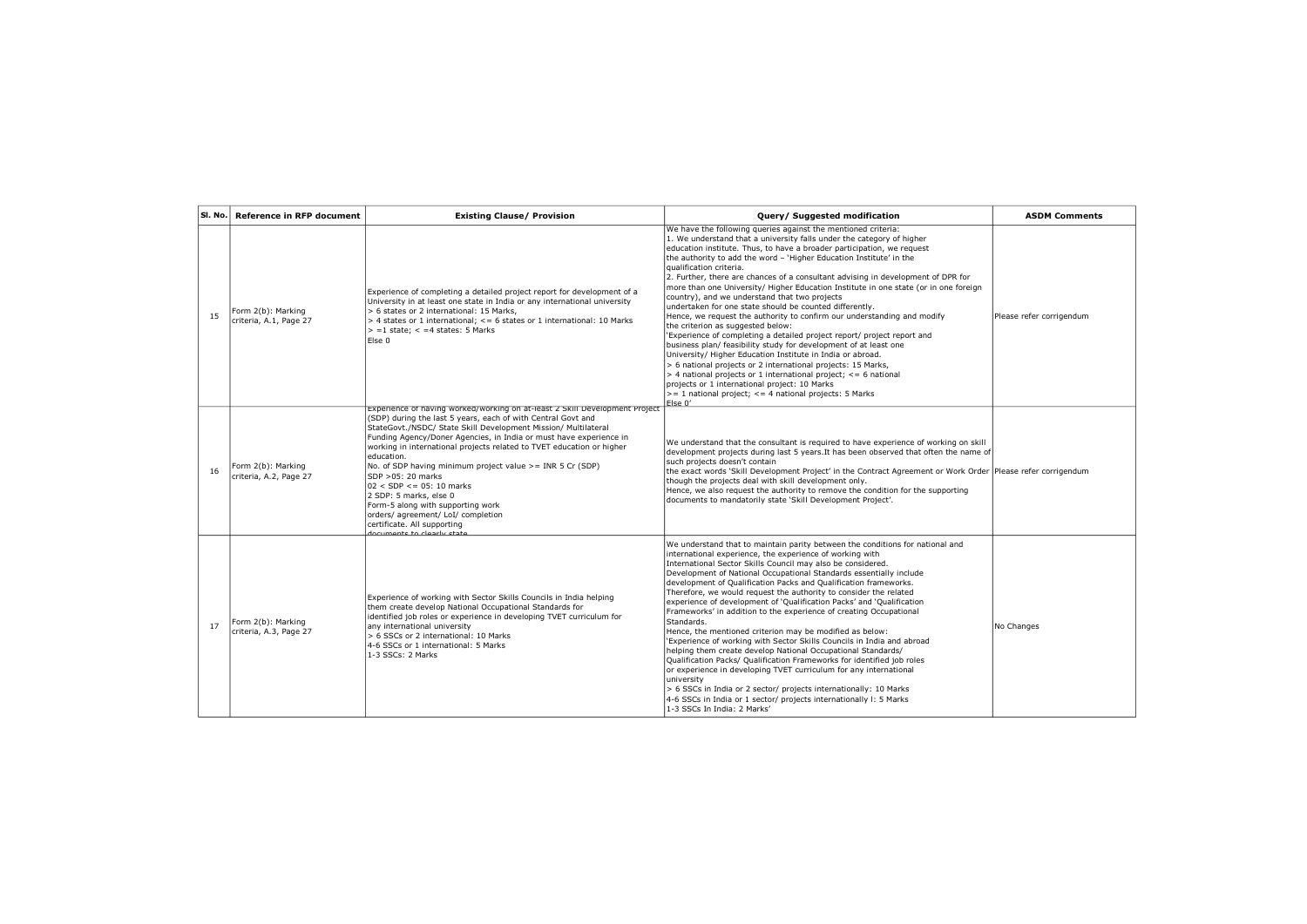| SI. No. | <b>Reference in RFP document</b>                       | <b>Existing Clause/ Provision</b>                                                                                                                                                                                                                                                                                                                                                                                                                                                                                                                                                                                                                                                                                                                                                                                                                                                                              | Query/ Suggested modification                                                                                                                                                                                                                                                                                                                                                                                                                                                                                                                                                                                                                                                                                                                                                                                                                                                                                                                                                                                                                                                                                                                                                                                                                                                                                                                                                                                                                                                                                                                                                                                                                                                                                                                                                                                                                                                                                                                                                                                                                                                                                                                                                                                                                                                                                                                                                                                                                                                                                                                                                                                                                                                 | <b>ASDM Comments</b>     |
|---------|--------------------------------------------------------|----------------------------------------------------------------------------------------------------------------------------------------------------------------------------------------------------------------------------------------------------------------------------------------------------------------------------------------------------------------------------------------------------------------------------------------------------------------------------------------------------------------------------------------------------------------------------------------------------------------------------------------------------------------------------------------------------------------------------------------------------------------------------------------------------------------------------------------------------------------------------------------------------------------|-------------------------------------------------------------------------------------------------------------------------------------------------------------------------------------------------------------------------------------------------------------------------------------------------------------------------------------------------------------------------------------------------------------------------------------------------------------------------------------------------------------------------------------------------------------------------------------------------------------------------------------------------------------------------------------------------------------------------------------------------------------------------------------------------------------------------------------------------------------------------------------------------------------------------------------------------------------------------------------------------------------------------------------------------------------------------------------------------------------------------------------------------------------------------------------------------------------------------------------------------------------------------------------------------------------------------------------------------------------------------------------------------------------------------------------------------------------------------------------------------------------------------------------------------------------------------------------------------------------------------------------------------------------------------------------------------------------------------------------------------------------------------------------------------------------------------------------------------------------------------------------------------------------------------------------------------------------------------------------------------------------------------------------------------------------------------------------------------------------------------------------------------------------------------------------------------------------------------------------------------------------------------------------------------------------------------------------------------------------------------------------------------------------------------------------------------------------------------------------------------------------------------------------------------------------------------------------------------------------------------------------------------------------------------------|--------------------------|
| 18      | Form 2(b): Marking<br>criteria, B.1, Page 28           | Project Manager:<br>Project Manager with Post Graduate degree in MSW / MA in Sociology /<br>Anthropology with MBA or Post Graduate Diploma in Social Sciences/<br>Economics/Management or MBA in Finance/HRM/Business<br>Management/Rural Management/Operations having overall 20 years of senior<br>management experience in operating a large scale TVET / Skill<br>Training institute or university or similar assignments with experience in<br>preparing DPR's of a Skill University<br>1. 20 years of total experience and >5 years of experience of working<br>on DPR preparation of Skill University: 15 Marks<br>2.15 years of total experience and 3 years of experience of working<br>on DPR preparation of Skill University: 10 Marks<br>Reference Check. NIRF top 30 institutes- Resources would necessarily need to . Master's degree in management<br>be from the top 30 NIRF ranked institutes | We have following concerns regarding the mentioned criterion:<br>(i) We believe that there are many professionals who come from an array of educational institutes (both<br>Arts and Management courses) excelling in the field of preparing DPRs for higher educational institutes/<br>universities and preparing business plans while having extensive knowledge and experience of the subject.<br>Hence, we would request the authority to modify the criterion of double masters and consider personnel<br>with one masters' degree in management. We would suggest that a professional with background of civil<br>engineering would be better equipped to work on such project.<br>(ii) We would request the authority to also consider the experience of planning or development of a<br>university/ higher educational institute as well. The experience of planning/ development/ setting up of<br>similar institutes will be beneficial for the project as the learnings of previous assignments related to<br>development may be harnessed in this case.<br>(iii) The requirement for the Project Manager to be from top 30 NIRF ranked institutes appears to be<br>restrictive as we believe that professionals coming from institutes other than top 30 institutes may also<br>bring in relevant skills and experience.<br>Hence, we request the authority to consider the project manager to be from top 50 NIRF ranked institutes<br>instead.<br>(iv) The requirement for having experience of preparing DPR of a Skill University may be modified to<br>'experience of preparing DPR/project report/ business plan, feasibility report for University/ higher<br>education institute' as the specific experience of development of DPR for a Skill University appears to be<br>limiting.<br>Hence, we request the authority to modify the mentioned condition to:<br>'Project Manager: Project Manager with . Bachelor's in Civil Engineering<br>Having overall 15 years of experience in planning/ development/ operation of a large-scale university/<br>higher education institute or similar assignment with experience in preparation of DPR/project report/<br>business plan/ feasibility report of a university or higher education institute.<br>1. 15 years of total experience and >5 years of experience of working on DPR preparation of Skill<br>University/ Higher Education Institute: 15 Marks<br>2. 10 years of total experience and 3 years of experience of working on DPR preparation of Skill University/<br>Higher Education Institute: 10 Marks'<br>Resources would necessarily need to be from the top 50 NIRF ranked<br>institutes.' | Please refer corrigendum |
| 19      | Form 2(b): Marking<br>criteria, B.1, Page 28           | Consultants -2 nos<br>Consultants having Post Graduate degree in MSW / MA in Sociology /<br>Anthropology with MBA or Post Graduate Diploma in Social<br>Sciences/Economics/Management or MBA in Finance/HRM/Business<br>Management/Rural Management/Operations and at least 8 years of work<br>experience in R&D and Industry-institute collaboration, experience in<br>developing digital content and experience in developing curriculum materials<br>(curriculum standards, standard training equipment list, training facility<br>norms, course structure, course syllabus, lesson plan, learning materials,<br>practical jobsheets, assessment scheme, and examination databank)                                                                                                                                                                                                                          | We believe that there are many professionals who come from an array of educational<br>institutes excelling in the field of R&D and Industry-institute collaboration,<br>experience in developing digital content and experience in developing curriculum<br>materials while having extensive knowledge and experience of the subject.<br>Therefore, we would request the authority to modify the criterion of double masters<br>and consider personnel with onemasters' degree in management while having<br>relevant experience.<br>Hence, we request the authority to modify the mentioned condition to:<br>'Consultants having • Master's degree in management • At least 8 years of work<br>experience in the education/ skills sector while covering the aspects such as R&D and<br>Industry-institute collaboration, developing digital content and developing curriculum<br>materials (curriculum standards, standard training equipment list, training facility<br>norms, course structure, course syllabus, lesson plan, learning materials, practical<br>job-sheets, assessment scheme, and<br>examination databank)'                                                                                                                                                                                                                                                                                                                                                                                                                                                                                                                                                                                                                                                                                                                                                                                                                                                                                                                                                                                                                                                                                                                                                                                                                                                                                                                                                                                                                                                                                                                                               | Please refer corrigendum |
| 20      | Form 5: Organization<br>Project Experience,<br>Page 31 | 1. Description of actual services provided by you within the assignment<br>2. Details about the primary research methods used:<br>. Approach & Methodology including primary and secondary research<br>methods<br>ii. No of people and institutions surveyed through following primary research<br>methods<br>People<br>a. Surveys:<br>b. Interviews:<br>c. Focus group discussions:<br>d. Observations:<br>e. Any other<br>Institutions<br>f. Surveys:<br>q. Interviews:<br>h. Focus group discussions:<br>. Observations:<br>j. Any Other:<br>Provide representative questionnaires used in each type of research method<br>3. Description about secondary research method used<br>4. Any innovative approach used in the project                                                                                                                                                                            | We feel that a good deal of details isrequested in Form 5 as mentioned in<br>column in the left. As every project undertaken has a different approach<br>and execution strategy, it appears that it would be difficult for the consultants<br>to provide details against each requirement for 'people' and 'institutions' as well as<br>the questionnaires used during the execution of such projects.<br>Thus, we request the authority to remove this requirement from the form.<br>The revised condition suggested is:<br>1. Description of actual services provided by you within the assignment<br>2. Any innovative approach used in the project'                                                                                                                                                                                                                                                                                                                                                                                                                                                                                                                                                                                                                                                                                                                                                                                                                                                                                                                                                                                                                                                                                                                                                                                                                                                                                                                                                                                                                                                                                                                                                                                                                                                                                                                                                                                                                                                                                                                                                                                                                       | No Changes               |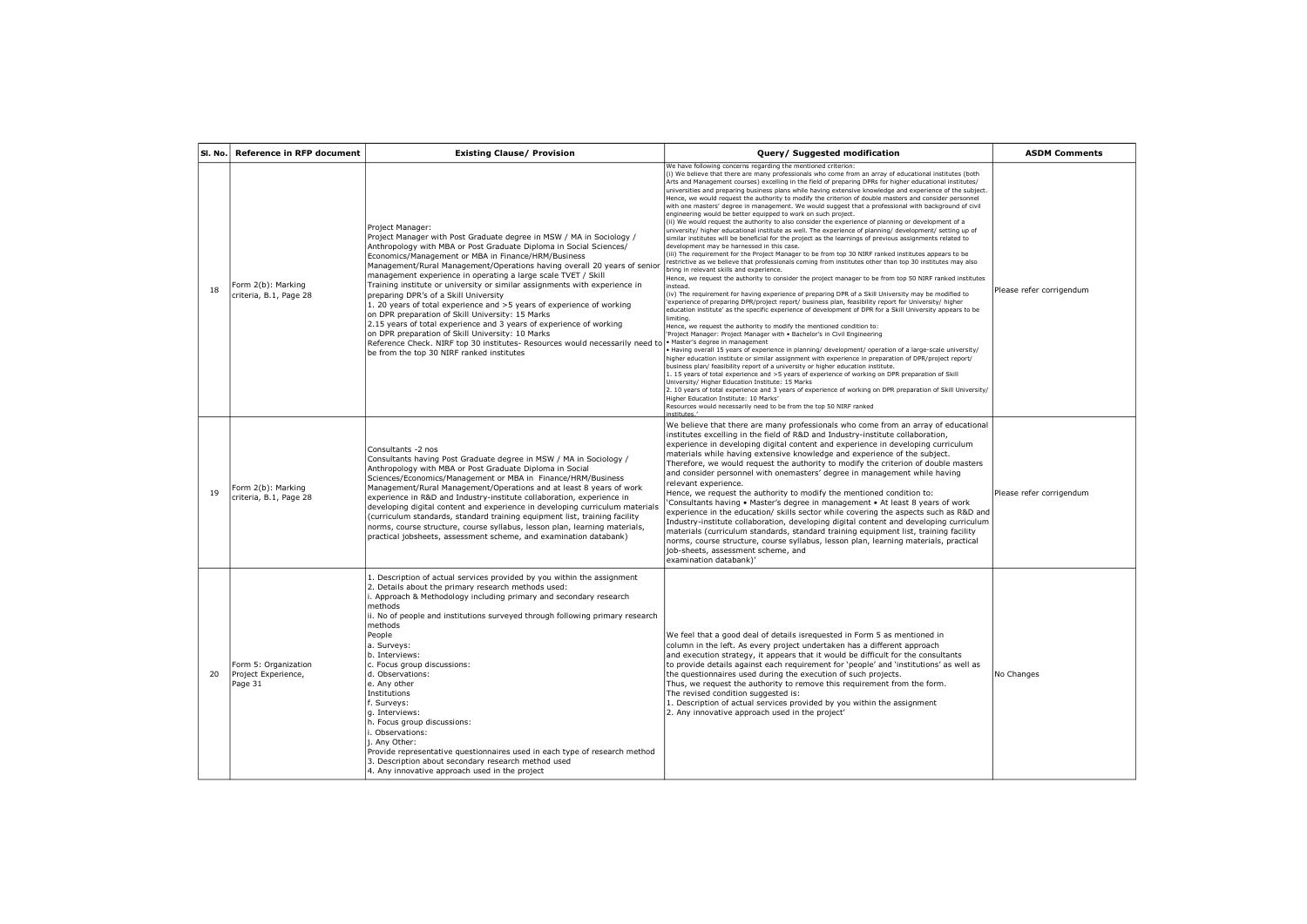| SI. No. | <b>Reference in RFP document</b>                                                                                 | <b>Existing Clause/ Provision</b>                                                                                                                                                                                                                                                                                                                                                                                                                                                        | Query/ Suggested modification                                                                                                                                                                                                                                                                                                                                                                                                                                                                                                                                                                                                                                                                                                                                                                                                                                                                                                                                                                                                                                                                               | <b>ASDM Comments</b>                                                                                            |
|---------|------------------------------------------------------------------------------------------------------------------|------------------------------------------------------------------------------------------------------------------------------------------------------------------------------------------------------------------------------------------------------------------------------------------------------------------------------------------------------------------------------------------------------------------------------------------------------------------------------------------|-------------------------------------------------------------------------------------------------------------------------------------------------------------------------------------------------------------------------------------------------------------------------------------------------------------------------------------------------------------------------------------------------------------------------------------------------------------------------------------------------------------------------------------------------------------------------------------------------------------------------------------------------------------------------------------------------------------------------------------------------------------------------------------------------------------------------------------------------------------------------------------------------------------------------------------------------------------------------------------------------------------------------------------------------------------------------------------------------------------|-----------------------------------------------------------------------------------------------------------------|
| 21      | Form 8: Self-<br>Certificate for number<br>and details of qualified<br>Manpower/Employees,<br>Page 33            | I / We hereby declare, as on date of submission of the proposal, have<br>following number of qualified personnel/ consultants for preparation of<br>Detailed Project Report (DPR) for establishing a state of art Skills University<br>in Assam.<br>A. Staff engaged in Research Activities<br>B. Civil Engineer/ Architect* engaged for the preparation of DPR for Skills<br>University/ Skill City<br>C. Staff engaged in other activities relevant to the Scope of Work               | We request the authority to clarify the following points pertaining to Form 8:<br>(i) No. of personnel to be listed against each of the three categories mentioned<br>(ii) If the mentioned category of professionals will be evaluated for arriving at<br>technical score<br>(iii) If just the names along with qualification and years of relevant experience would<br>suffice i.e. the authority is requested to simplify the table of details in the form 8.<br>We understand that the preparation of DPR for any higher education institute would<br>require the same skills and expertise as would be required for preparation of DPR for<br>a Skills University/ Skill City. Hence, we would suggest the authority to remove the<br>condition of providing a civil engineer/architect with the experience of preparing DPR<br>for Skills University.<br>The authority is suggested to modify the point B of the mentioned declaration as<br>below:<br>'B. Professionals with experience of preparation of DPR/ project report/business plan<br>or feasibility report of Higher Education Institutes' | Please refer corrigendum                                                                                        |
| 22      | Form 9: Profiles of the<br>proposed core team<br>members & experts to<br>be deployed for<br>the project, Page 34 | Using the format provided below, please provide profile of the<br>proposed core team including the profile of labour economist<br>proposed to be engaged.'                                                                                                                                                                                                                                                                                                                               | Please clarify if the labour economist must be one of the two consultants to<br>be evaluated as specified in Form 2(b):<br>Marking criteria, Page 28 (Point 2 on Consultants - 2 nos) and if the<br>educational/ experience criteria remains the same as mentioned for the<br>two consultants.<br>Further, the requirement of a labour economist appears to be limiting for a<br>consultant to provide advisory services of preparation of DPR of a Skill<br>University, the condition may be changed to that of Masters' in Management as<br>suggested earlier.                                                                                                                                                                                                                                                                                                                                                                                                                                                                                                                                            | No Changes                                                                                                      |
| 23      | Suggested New Clause                                                                                             |                                                                                                                                                                                                                                                                                                                                                                                                                                                                                          | Suggested new clause:<br>ASDM shall not recover from the bidder, in contract or tort, under statute<br>or otherwise, any amount with respect to loss of profit, data or goodwill, or any<br>other consequential, incidental, indirect, punitive or special damages in<br>connection with claims arising out of this Agreement or otherwise relating to<br>the Services, whether or not the likelihood of such loss or damage was<br>contemplated. ASDM shall not recover from the bidder, in contract or tort,<br>under statute or otherwise, aggregate damages in excess of the fees actually<br>paid for the Services that directly caused the loss in connection with<br>claims arising out of this Agreement or otherwise relating to the Services.                                                                                                                                                                                                                                                                                                                                                     | Liability Clause may be<br>incorporated th the agreement<br>signed between selected agency and<br>ASDM          |
| 24      | Suggested New Clause                                                                                             |                                                                                                                                                                                                                                                                                                                                                                                                                                                                                          | Suggested new clause:<br>The bidder may terminate this Agreement, or any particular services,<br>immediately upon written notice to ASDM if the bidder reasonably<br>determines that it can no longer provide the Services in accordance<br>with applicable law or professional obligations.                                                                                                                                                                                                                                                                                                                                                                                                                                                                                                                                                                                                                                                                                                                                                                                                                | Termination Clause may be<br>incorporated in the agreement<br>signed between selected agency and<br><b>ASDM</b> |
| 25      |                                                                                                                  |                                                                                                                                                                                                                                                                                                                                                                                                                                                                                          | In order to submit a more informed response to the RFP, the authority is<br>requested to extend the bid submission deadline line further by three weeks.                                                                                                                                                                                                                                                                                                                                                                                                                                                                                                                                                                                                                                                                                                                                                                                                                                                                                                                                                    | Please refer corrigendum                                                                                        |
| 26      | Clause 2.3, Page 10                                                                                              | f) Manpower deployment:<br>Selected bidder must deploy personnel with requisite qualification and<br>sufficient experience as per the scope mentioned under this RFP.                                                                                                                                                                                                                                                                                                                    | We understand that the consultant is required to submit staff deployment<br>plan as a part of its 'Approach and Methodology' as well as the presentation (as per<br>Form 2b: Marking criteria). Also, we can gather from the RFP that full-time<br>deployment of consultant staff is not required in Guwahati (Assam) and the selected<br>agency will have fortnightly meeting with the client for discussing the project<br>progress. However, the consultant staff will be available as and when required by the<br>client. We request the authority to confirm our understanding.                                                                                                                                                                                                                                                                                                                                                                                                                                                                                                                        | No Changes                                                                                                      |
|         |                                                                                                                  |                                                                                                                                                                                                                                                                                                                                                                                                                                                                                          | <b>PWC</b>                                                                                                                                                                                                                                                                                                                                                                                                                                                                                                                                                                                                                                                                                                                                                                                                                                                                                                                                                                                                                                                                                                  |                                                                                                                 |
| 27      |                                                                                                                  | Terms of Reference, 4.2., (page 15)<br>In discussion with the client, the consultancy firm is required to develop the<br>curriculum materials (curriculum standards, standard training equipment list,<br>training facility norms, course structure, course syllabus, lesson plan,<br>learning materials, practical jobsheets, assessment scheme, and examination<br>databank) for the training courses that would be implemented in interim<br>Assam Skill University interim campuses. | Preparing curriculum, equipment specifications ideally should not form part of the<br>DPR. The team as required in the RFP will not be relevant and expertise across<br>approved sectors and courses will be required. Identification and stating deployment<br>of such experts at this stage is not plausible. Further, Courses for the Schools<br>identified will require multiple approvals, only then development of relevant<br>curriculum, equipment required may begin, therefore it will also require more time,<br>16 weeks will not be enough. Additionally, roping in expert will also impact the<br>consultant's fee. We request you to kindly revisit the expectation of this requirement.                                                                                                                                                                                                                                                                                                                                                                                                     | No Changes                                                                                                      |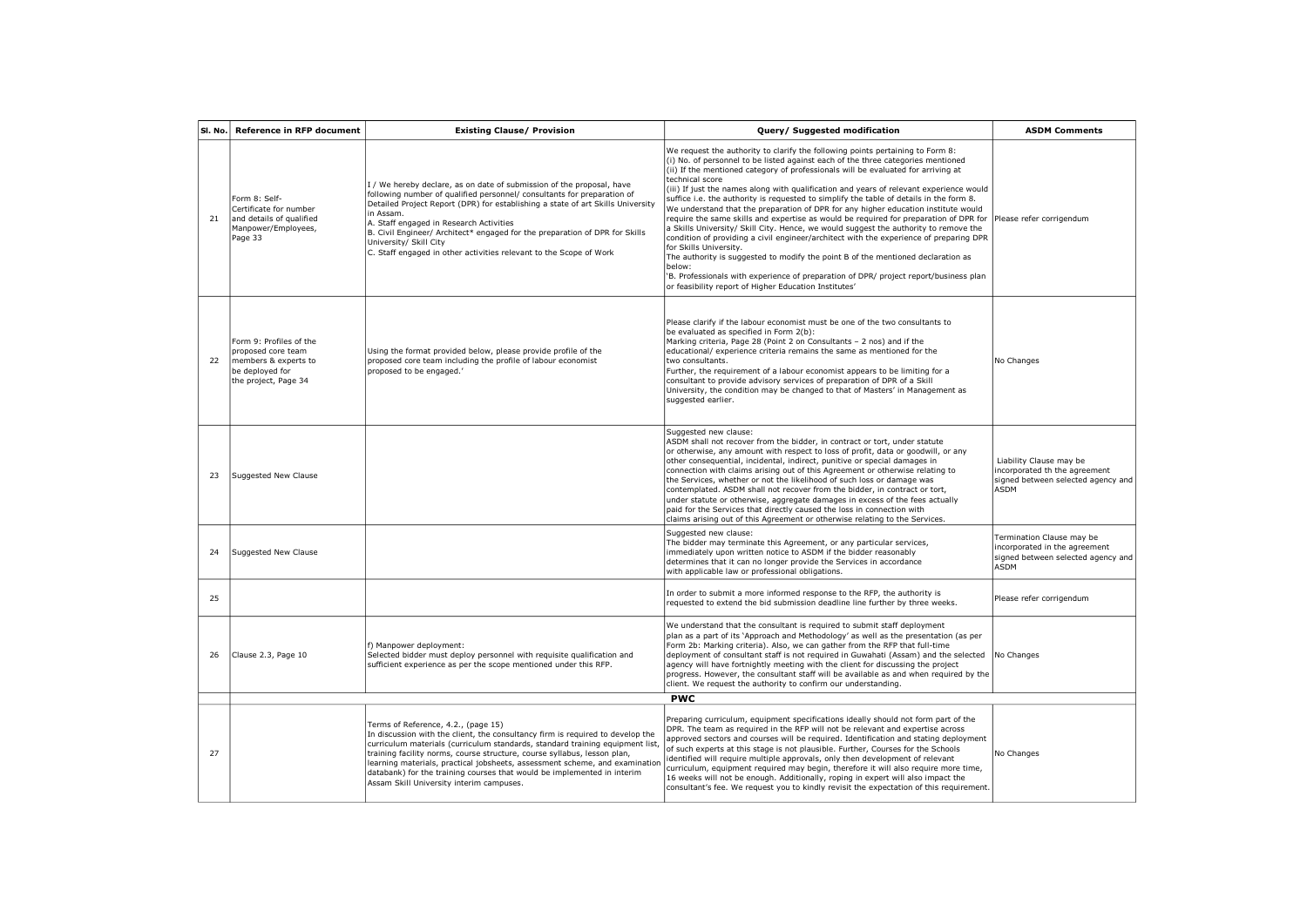| SI. No. | <b>Reference in RFP document</b> | <b>Existing Clause/ Provision</b>                                                                                                                                                                                                                                                                                                                                                                                                                                                                                                                                                                                                                     | Query/ Suggested modification                                                                                                                                                                                                                                                                                                                                                                                                                                                                                                                                                                                                                                                                                                                                                                                                                                   | <b>ASDM Comments</b>                                                                                                                                                |
|---------|----------------------------------|-------------------------------------------------------------------------------------------------------------------------------------------------------------------------------------------------------------------------------------------------------------------------------------------------------------------------------------------------------------------------------------------------------------------------------------------------------------------------------------------------------------------------------------------------------------------------------------------------------------------------------------------------------|-----------------------------------------------------------------------------------------------------------------------------------------------------------------------------------------------------------------------------------------------------------------------------------------------------------------------------------------------------------------------------------------------------------------------------------------------------------------------------------------------------------------------------------------------------------------------------------------------------------------------------------------------------------------------------------------------------------------------------------------------------------------------------------------------------------------------------------------------------------------|---------------------------------------------------------------------------------------------------------------------------------------------------------------------|
| 28      |                                  | Terms of Reference, 4.2., (page 15)<br>'Review the study report on skill gap analysis so that inputs from the study<br>can be used to aligned proposed training courses for the Assam Skill<br>University Project'                                                                                                                                                                                                                                                                                                                                                                                                                                    | We understand that the Micro level skill gap study was commissioned by ASDM in<br>2019. Incase a draft is complete, please share it to improve responsiveness of the<br>proposal.                                                                                                                                                                                                                                                                                                                                                                                                                                                                                                                                                                                                                                                                               | Skill Gap Study commissioned by<br>ASDM will be provided when<br>available. In the meanwhile the Skill<br>Gap Study published by NEDFI can<br>be used for reference |
| 29      |                                  | Terms of Reference, 4.2., (page 16)<br>'Draft ToR for all proposed positions in Assam Skill University.'                                                                                                                                                                                                                                                                                                                                                                                                                                                                                                                                              | Drafting TOR for each job role should not form part of the DPR process. It is ideally a<br>downstream activity once based on DPR recommendations the organizational<br>structure and personnel required is identified. Further, it will be a time consuming<br>activity requiring multiple approval with implications on the consultants fee,<br>therefore, we request you to kindly revisit the expectation of this requirement.                                                                                                                                                                                                                                                                                                                                                                                                                               | No Changes                                                                                                                                                          |
| 30      |                                  | Payment Schedule: The payment milestones for preparing the DPR for Skill<br>University in the state of Assam are indicated as below:<br>SN<br>Deliverable<br>% Payment<br>On signing of the Agreement<br>$\mathbf{1}$<br><b>NIL</b><br>On approval of draft report<br>10% of the Project Cost<br>$\mathcal{P}$<br>on skill development<br>opportunity landscape<br>On successful conduction of<br>10% of the Project Cost<br>Workshop with senior<br>management and with Skill<br>Development Missions and<br>submission of the findings<br>Submission of Draft DPR<br>20% of the Project Cost<br>On Approval of final DPR<br>60% of the Project Cost | Considering that significant cost will be incurred while developing the skills<br>opportunity landscape report and the draft DPR, the payment schedule should be<br>revised. Further, approval of the final DPR is dependent on the government, hence<br>60% payment post-approval might get delayed. We propose the following revision:<br><b>SN</b><br>Deliverable<br>% Payment<br>1<br>On signing of the Agreement 10% of the Project Cost<br>2<br>20% of the Project Cost<br>On approval of draft report<br>on skill development<br>opportunity landscape<br>١R<br>On successful conduction of<br>10% of the Project Cost<br>Workshop with senior<br>management and with Skill<br>Development Missions and<br>submission of the findings<br>Submission of Draft DPR<br>40% of the Project Cost<br>15<br>On Approval of final DPR<br>20% of the Project Cost | No Changes                                                                                                                                                          |
| 31      |                                  | Point 7 (page 06)<br>refundable in the form of Demand Draft in favor of 'Assam Skill Development there will be a separate place on the portal to upload the Demand Draft?<br>Mission' pavable at Guwahati                                                                                                                                                                                                                                                                                                                                                                                                                                             | Cost of RFP Document/Bid Fee: INR 10,000 (Rupees Ten Thousand Only) Non- Does the scan copy of the Demand Draft have to be put in the technical proposal or                                                                                                                                                                                                                                                                                                                                                                                                                                                                                                                                                                                                                                                                                                     | No Changes                                                                                                                                                          |
| 32      |                                  | Point 9 (page 09)<br>'Instruction for Hard Copy Submission: The bidders should submit the<br>hardcopies of the bids on or before the last date of submission of bids -<br>01/07/2020 17:00 hrs'                                                                                                                                                                                                                                                                                                                                                                                                                                                       | Is the hardcopy submission mandatory or optional? Can the proposals be submitted<br>online only? Due to potential threat of contracting COVID-19 traveling to submit the No Changes<br>proposal in Guwahati may not be plausible. Therefore, please accept only<br>electronically submitted proposals as well.                                                                                                                                                                                                                                                                                                                                                                                                                                                                                                                                                  |                                                                                                                                                                     |
| 33      |                                  | Section 2.3, point d, (page 10)<br>Proposals must be direct, concise, and complete. All information not directly<br>relevant to this RFP should be omitted. ASDM will evaluate bidder's proposal<br>based upon its clarity and the directness of its response to the requirements<br>of the project as outlined in this<br>RFP.                                                                                                                                                                                                                                                                                                                       | Is there any page limit for the proposal as a whole?<br>Is there any page limit for Approach and Methodology and CVs?                                                                                                                                                                                                                                                                                                                                                                                                                                                                                                                                                                                                                                                                                                                                           | No Changes                                                                                                                                                          |
| 34      |                                  | Section 3.2, point d, Stage 1: Technical Evaluation (page 12)<br>'Please note that maximum technical score is 100 and is comprising of<br>document-based evaluation for maximum 70 marks, approach and<br>methodology for 20 marks and presentation evaluation for 10 marks'                                                                                                                                                                                                                                                                                                                                                                          | Kindly elaborate and clarify on presentation-based evaluation.<br>Incase this will be a PowerPoint (PPT) based presentation, please specify on:<br>the time and date for the same<br>location and mode (physical or online) for the presentation. We would recommend<br>an online presentation considering travelling restrictions pertaining to corona virus                                                                                                                                                                                                                                                                                                                                                                                                                                                                                                   | No Changes                                                                                                                                                          |
| 35      |                                  | 5. Payment Schedule, point 2 (page 18)<br>'On successful conduction of Workshop with senior management and with<br>Skill Development Missions and submission of the findings'                                                                                                                                                                                                                                                                                                                                                                                                                                                                         | How many workshops will have to be organized to satisfy the condition for payment<br>of the installment? Will it be a singular workshop with all stakeholders? Will it have<br>to be organized in Guwahati?<br>Is the purpose of the workshop to discuss findings of the Draft report on Skill<br>development Opportunity Landscape or initial draft DPR? Requesting clarification.<br>. Is the consulting agency expected to bear the cost of the workshop?                                                                                                                                                                                                                                                                                                                                                                                                    | No Changes                                                                                                                                                          |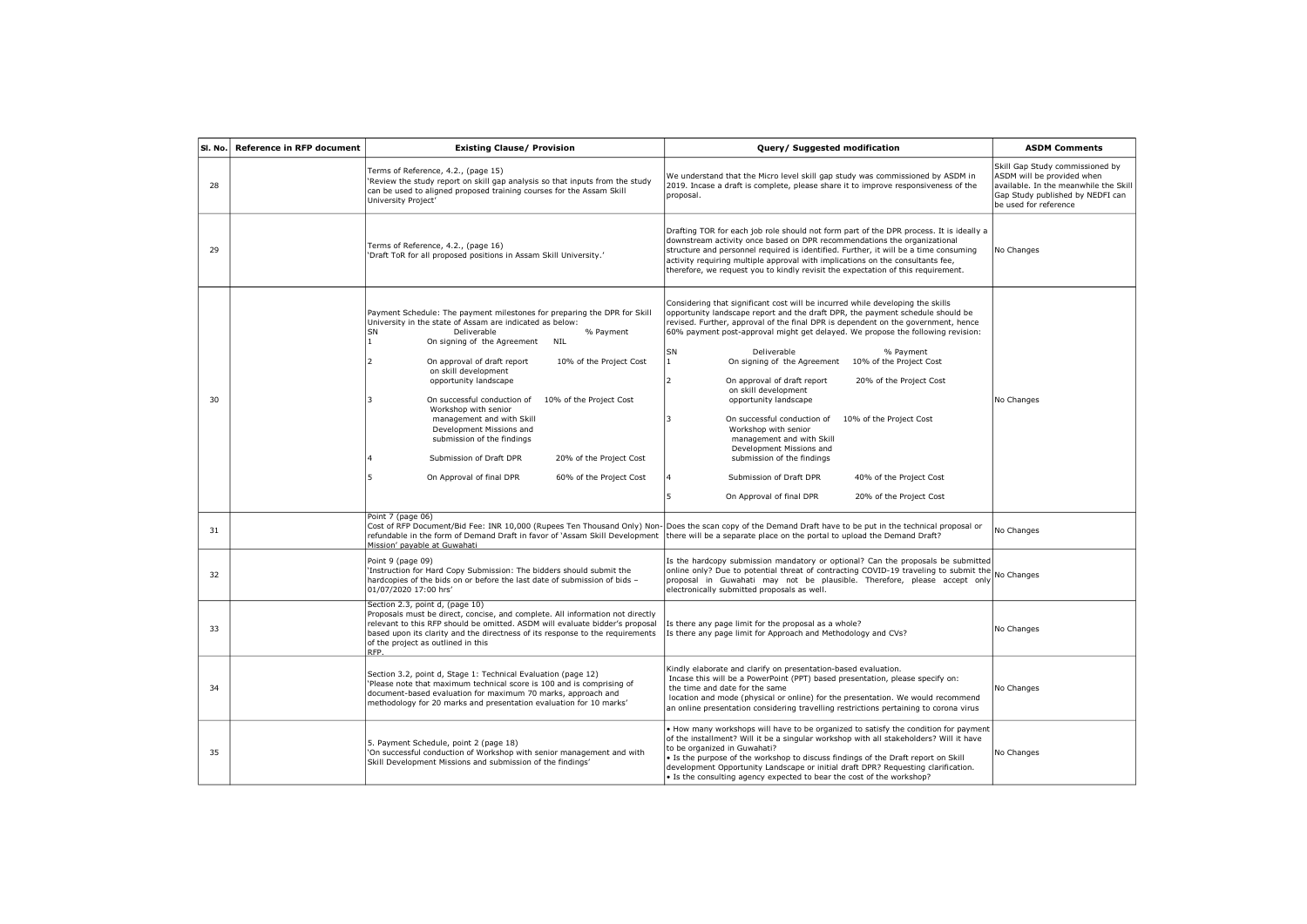|    | SI. No. Reference in RFP document | <b>Existing Clause/ Provision</b>                                                                                                                                                                                                                                                                                                                                                                                                                                                                                                                                   | Query/ Suggested modification                                                                                                                                                                                                                                                                                                                                                                                                                                                                                                                                                                                                                                                                                                                                                                                                                                                                                                                                                                                                                                                                                                                                                                                                                                                                                                                                                                                                                                                                                                                                                                                                                                                                                                                                                                                                                                                                                                                                                                                                                                                                                                                                                                                                                                                                                                                                                                                                                                                                                                          | <b>ASDM Comments</b>                                                                       |
|----|-----------------------------------|---------------------------------------------------------------------------------------------------------------------------------------------------------------------------------------------------------------------------------------------------------------------------------------------------------------------------------------------------------------------------------------------------------------------------------------------------------------------------------------------------------------------------------------------------------------------|----------------------------------------------------------------------------------------------------------------------------------------------------------------------------------------------------------------------------------------------------------------------------------------------------------------------------------------------------------------------------------------------------------------------------------------------------------------------------------------------------------------------------------------------------------------------------------------------------------------------------------------------------------------------------------------------------------------------------------------------------------------------------------------------------------------------------------------------------------------------------------------------------------------------------------------------------------------------------------------------------------------------------------------------------------------------------------------------------------------------------------------------------------------------------------------------------------------------------------------------------------------------------------------------------------------------------------------------------------------------------------------------------------------------------------------------------------------------------------------------------------------------------------------------------------------------------------------------------------------------------------------------------------------------------------------------------------------------------------------------------------------------------------------------------------------------------------------------------------------------------------------------------------------------------------------------------------------------------------------------------------------------------------------------------------------------------------------------------------------------------------------------------------------------------------------------------------------------------------------------------------------------------------------------------------------------------------------------------------------------------------------------------------------------------------------------------------------------------------------------------------------------------------------|--------------------------------------------------------------------------------------------|
| 36 |                                   | 6. GENERAL CONDITIONS OF THE BID, (page 19)                                                                                                                                                                                                                                                                                                                                                                                                                                                                                                                         | We recommend the inclusion of a liability clause:<br>Liability<br>o Specific type of loss - You agree that the [consultant] will not be liable for i) loss or<br>corruption of data from your systems ii) loss of profit, goodwill, business opportunity,<br>anticipated savings or benefits or iii) indirect or consequential loss.<br>o Our Liability - You agree that [the consultant's] total liability for all claims connected with the<br>services or this agreement (including but limited to negligence), whether in contract, tort,<br>statute or otherwise, is limited to the professional fees paid for the services.<br>o Sharing of limit - Where [the consultant] agree in writing to accept liability to more than one<br>party, the on our liability in clause will be shared between them, and it is up to those parties<br>how they share it.<br>o No claims against individuals - You agree to bring any claim any connection with the services<br>only against us, and not against any individual.<br>o Proportionality - If [the consultant] are liable to you under this agreement, and another<br>person would be liable to you in respect of the same loss( save for your contractual agreements<br>with them), then i) the compensation payable by us to you in respect if that loss will be<br>reduced; ii)the reduction will take into account the extent of the responsibility of that other<br>person for the loss, no account will be taken of a) any limit or exclusion placed on the amount<br>that person will pay or b) any shortfall in recovery from that person (for whatever reason)<br>. We recommend the inclusion of a termination clause:<br>Termination<br>o Immediate Notice - Either [the consultant] or you may end this agreement immediately by<br>giving written notice to the other if (i) the other materially branches it and does not remedy the<br>breach within 30 days, (ii) The other is or appears likely to be unable to pay its debts or<br>becomes insolvent or (iii) the performance of it (including the application of any fee<br>arrangements) may breach a legal or regulatory reguirement including audit independence<br>requirements, requlations issued by the US Securities and Exchange Commission or your/our<br>policies in connection therewith.<br>45 days' notice- Either [the consultant] or you may end this agreement on 45 days' written<br>notice.<br>o Fees payable on termination - You agree to pay us for all services [the consultant] perform | Clauses may be incorporated th the<br>agreement signed between selected<br>agency and ASDM |
| 37 |                                   | Form 2 (a), point 5, (page 26)<br>The bidder must have at least 200 people related to consulting/advisory/<br>research activities on its payroll as on date of submission of the bid.<br>(Certificate by the<br>HR on company's letter head with the bidder's seal and stamp as per the<br>Form-8)<br>Form 8, page (33)<br>We hereby declare, as on date of submission of the proposal, have following<br>number of qualified personnel/ consultants for preparation of Detailed Project<br>Report (DPR) for establishing a state of art Skills University in Assam | Putting the names of more than 200 people as per form 8 will be very cumbersome.<br>Can we only mention the total headcount of people engaged in<br>consulting/advisory/research activities? Request you to kindly revise the table in<br>form 8 across points A, B and C.<br>. Declaration on form 8 seems contradictory to what is mentioned in form 2 (a) point<br>5. Please clarify.                                                                                                                                                                                                                                                                                                                                                                                                                                                                                                                                                                                                                                                                                                                                                                                                                                                                                                                                                                                                                                                                                                                                                                                                                                                                                                                                                                                                                                                                                                                                                                                                                                                                                                                                                                                                                                                                                                                                                                                                                                                                                                                                               | No Changes                                                                                 |
| 38 |                                   | Form 2(b): Marking Criteria (page 27)<br>Experience of completing a detailed project report for development of a<br>University in at least one state in India or any international university<br>> 6 states or 2 international: 15<br>Marks.<br>$>$ 4 states or 1 international: $<$ 6<br>states or 1 international: 10 Marks<br>$> 1$ state: < 4 states: 5 Marks<br>Else 0                                                                                                                                                                                         | Such assignments are either standalone or part of large project and the DPR is often<br>substituted with Project Report /Strategy Document/Blueprint. Hence, we<br>recommend the following revision:<br>'Experience of developing a DPR/Project Report/Strategy Document/Blueprint for any<br>educational/TVET Institutions/University.<br>> 6 Educational/TVET Institutions/University: 15 Marks,<br>> 4 but less than 6 Educational/TVET Institutions/University: 10 Marks<br>> 1 but less than 4 Educational/TVET Institutions/University: 5 Marks<br>$F$ lco $\Lambda'$                                                                                                                                                                                                                                                                                                                                                                                                                                                                                                                                                                                                                                                                                                                                                                                                                                                                                                                                                                                                                                                                                                                                                                                                                                                                                                                                                                                                                                                                                                                                                                                                                                                                                                                                                                                                                                                                                                                                                            | No Changes                                                                                 |
| 39 |                                   | Form 2(b): Marking Criteria (page 27)<br>Experience of working with Sector Skills Councils in India helping them create The criteria should be revised as follows-<br>develop National Occupational Standards for identified job roles or experience<br>in developing TVET curriculum for any international university<br>> 6 SSCs or 2 international: 10 Marks<br>4-6 SSCs or 1 international: 5 Marks<br>1-3 SSCs: 2 Marks                                                                                                                                        | . Since the focus is on development of QPs/NOS/curriculum we suggest that the<br>criteria should be revised to the number of QPs/courses developed<br>'Experience of working with Sector Skills Councils in India helping them create<br>develop National Occupational Standards for identified job roles or experience in<br>developing TVET curriculum for any Institutions.<br>>50 QPs/NOS: 10 Marks<br>>20 to 50 QP/NOS: 5 Marks<br><20 QP/NOS: 2 Marks'                                                                                                                                                                                                                                                                                                                                                                                                                                                                                                                                                                                                                                                                                                                                                                                                                                                                                                                                                                                                                                                                                                                                                                                                                                                                                                                                                                                                                                                                                                                                                                                                                                                                                                                                                                                                                                                                                                                                                                                                                                                                           | No Changes                                                                                 |
| 40 |                                   | Form 2 (b), B.1 (page 28)<br>'Resources would necessarily need to be from the top 30 NIRF ranked<br>institutes'                                                                                                                                                                                                                                                                                                                                                                                                                                                     | Given the kind of work experience that is required, is it possible to relax the<br>condition of top 30 NIRF ranked institutes?                                                                                                                                                                                                                                                                                                                                                                                                                                                                                                                                                                                                                                                                                                                                                                                                                                                                                                                                                                                                                                                                                                                                                                                                                                                                                                                                                                                                                                                                                                                                                                                                                                                                                                                                                                                                                                                                                                                                                                                                                                                                                                                                                                                                                                                                                                                                                                                                         | Please refer corrigendum                                                                   |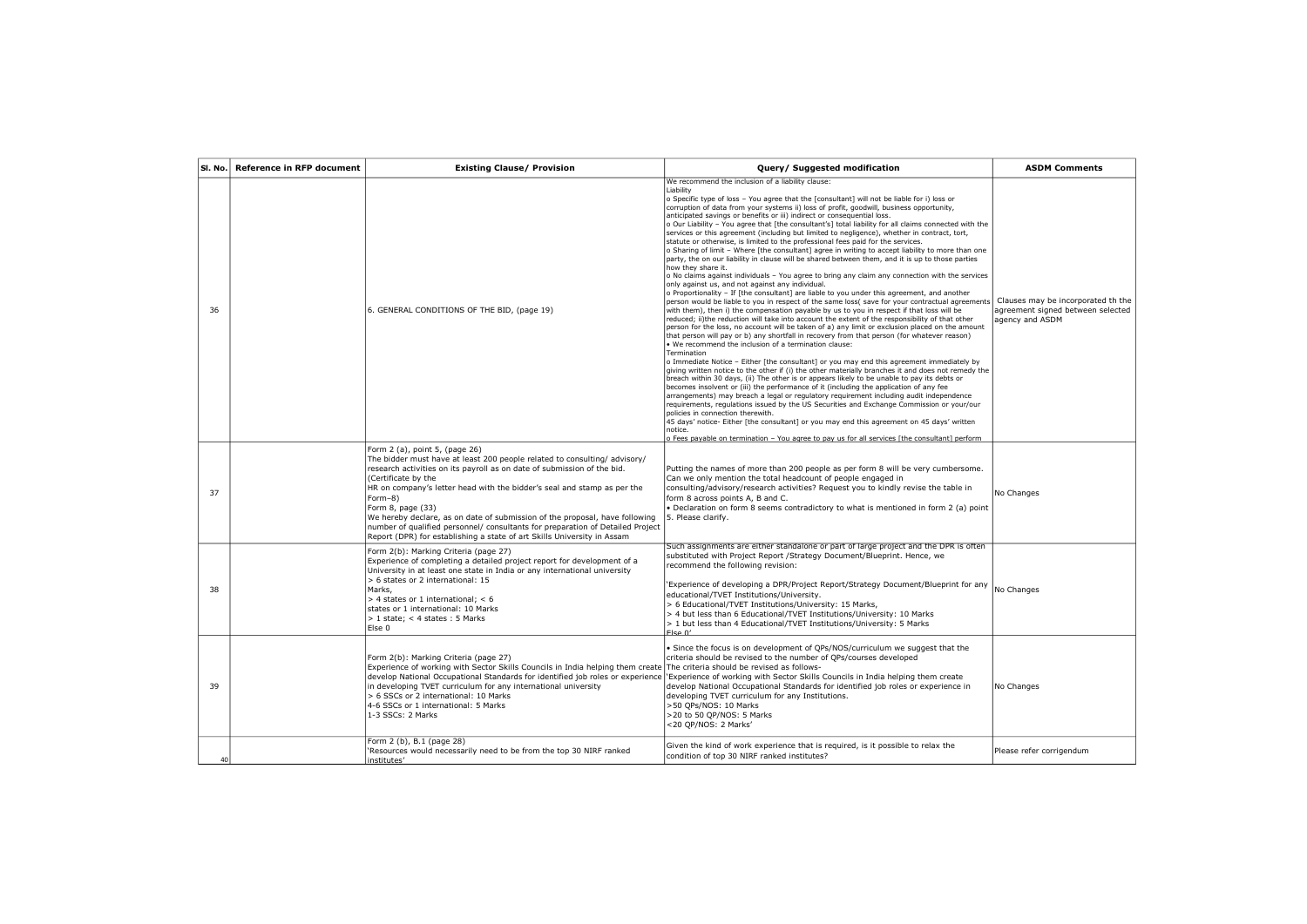| SI. No.  | <b>Reference in RFP document</b>                                                                    | <b>Existing Clause/ Provision</b>                                                                                                                                                                                                                                                                                                                                                                                                                                                                                                                                                                                                                                                                                                                                                                                                                                                                  | Query/ Suggested modification                                                                                                                                                                                                                                                                                                                                                                                                                                                                                                                                                                                                                                                                                                                                                                                                                                                                                                                                                                                                                                                                                                                                                                          | <b>ASDM Comments</b>                                                                                                         |
|----------|-----------------------------------------------------------------------------------------------------|----------------------------------------------------------------------------------------------------------------------------------------------------------------------------------------------------------------------------------------------------------------------------------------------------------------------------------------------------------------------------------------------------------------------------------------------------------------------------------------------------------------------------------------------------------------------------------------------------------------------------------------------------------------------------------------------------------------------------------------------------------------------------------------------------------------------------------------------------------------------------------------------------|--------------------------------------------------------------------------------------------------------------------------------------------------------------------------------------------------------------------------------------------------------------------------------------------------------------------------------------------------------------------------------------------------------------------------------------------------------------------------------------------------------------------------------------------------------------------------------------------------------------------------------------------------------------------------------------------------------------------------------------------------------------------------------------------------------------------------------------------------------------------------------------------------------------------------------------------------------------------------------------------------------------------------------------------------------------------------------------------------------------------------------------------------------------------------------------------------------|------------------------------------------------------------------------------------------------------------------------------|
| 41       |                                                                                                     | Form 2 (D), B.1 (page 28)<br>Project Manager:<br>Project Manager with Post Graduate degree in MSW / MA in Sociology /<br>Anthropology with MBA or Post Graduate Diploma in Social Sciences/<br>Economics/Management or MBA in Finance/HRM/Business Management/ Rural<br>Management/ Operations having overall 20 years of senior management<br>experience in operating a large scale TVET / Skill Training institute or<br>university or similar assignments with experience in preparing DPR's of a<br>Skill University<br>1. 20 years of total experience and >5 years of experience of working on DPR<br>preparation of Skill University: 15 Marks<br>2.15 years of total experience and 3 years of experience of working on DPR<br>preparation of Skill University: 10 Marks<br>Reference Check. NIRF top 30 institutes-<br>Resources would necessarily need to be from the top 30 NIRF ranked | Is the project manger expected to be deployed in Assam full time? Plus, is the<br>Project Manager expected to be at ASDM physically full time? Considering outbreak<br>of COVID this will be a challenge if the Project Manager is based out of another city.<br>Therefore, we request consideration for working remotely for the project manager<br>· Considering several notable universities and colleges such as BITS Pilani, Amity<br>University, TISS, amongst others don't fall in the top 30 ranking, can the criteria be<br>relaxed to include top 100 NIRF 2019 ranked institutes?<br>. Considering that establishment of Skills University is a fairly recent development in<br>India, we recommend relaxation of the marking criteria with 'marks for more than 5<br>years experience of setting up a university/institution in addition to experience in the<br>TVET sector operating large scale TVET projects, Skill Training institute or university<br>or similar assignments with experience in preparing DPR's for a<br>university/institution.'<br>. We suggest replacing DPR preparation of Skill University with DPR/Strategic<br>Document/Blueprint for Educational Institutes. | Yes the Project Manager and the 2<br>Consultants are to be deployed full<br>time in ASDM Office.<br>Please refer corrigendum |
| $\Delta$ |                                                                                                     | Form 2 (b), B.1 (page 29)<br>Consultants -2 nos<br>Consultants having Post Graduate<br>degree in MSW / MA in Sociology / Anthropology with MBA or Post Graduate<br>Diploma in Social Sciences/ Economics/ Management or MBA in<br>Finance/HRM/ Business Management/ Rural Management/Operations and at<br>least 8 years of work experience in R&D and Industry-institute collaboration,<br>experience in developing digital content and experience in developing<br>curriculum materials (curriculum<br>standards, standard training equipment list, training facility norms, course<br>structure, course syllabus, lesson plan, learning materials, practical job-<br>sheets, assessment scheme, and examination databank)                                                                                                                                                                        | The experience expected from consultants is quite varied from R&D and industry-<br>institute collaboration to curriculum development, plus experience relevant for DPR<br>such as 'business modelling, strategic planning, experience of working in the TVET<br>sector, experience of consulting with TVET and educational institutions, designing<br>blueprint/DPR/Institution strategies' is not reflected in the description mentioned.<br>We request the increased focus on these aspects and request you to kindly consider<br>this addition to the criteria. Further, considering that the Consultant's will be<br>supporting the Project manager the minimum years of experience should be revised<br>to 5 years.<br>. Plus, are the Consultants expected to be at ASDM physically full time? Considering<br>COVID outbreak this will be a challenge if the Consultants based out of another city<br>and have to relocate. Therefore, we request consideration for working remotely for<br>Consultants.                                                                                                                                                                                         | Yes the Project Manager and the 2<br>Consultants are to be deployed full<br>time in ASDM Office.<br>Please refer corrigendum |
| 43       |                                                                                                     | Form 2 (b), C (page 29)<br>'Approach, Methodology, Work/Execution plan, IT Tool & Innovation'                                                                                                                                                                                                                                                                                                                                                                                                                                                                                                                                                                                                                                                                                                                                                                                                      | Does the consultant have to develop some kind of tools/ software?<br>. Kindly clarify the kind of IT tools required and for what purpose?                                                                                                                                                                                                                                                                                                                                                                                                                                                                                                                                                                                                                                                                                                                                                                                                                                                                                                                                                                                                                                                              | The bidder may assess the<br>requirement as per scope of work<br>and provide the best solution                               |
| 44       |                                                                                                     | Form 2 (b) (Page 29)<br>*** Supporting documents/ documentary proof/ Self-declared certificate to be<br>submitted by bidder for point A and B wherever applicable;                                                                                                                                                                                                                                                                                                                                                                                                                                                                                                                                                                                                                                                                                                                                 | For point B on the resources, what kind of supporting documents/ documentary<br>proof/ Self-declared certificate is required?<br>• Will the self-declaration given in form 9 be sufficient?                                                                                                                                                                                                                                                                                                                                                                                                                                                                                                                                                                                                                                                                                                                                                                                                                                                                                                                                                                                                            | All educational and professional<br>/experience testimonials to be<br>submitted with Form 9                                  |
| 45       |                                                                                                     | Form 8, point B, (page 33)<br>Civil Engineer/ Architect engaged for the preparation of DPR for Skills<br>University/ Skill City                                                                                                                                                                                                                                                                                                                                                                                                                                                                                                                                                                                                                                                                                                                                                                    | . It must be noted that management consulting firm do not tend to have architects<br>on their payroll. Therefore, in order to get architects on board are we expected to<br>collaborated with a relevant firm that designs and supervises construction activities?<br>. Please provide clarity on the kind of inputs and tasks required to be fulfilled by<br>architects. Further, please clarify the number of architects required with experience<br>expectation.<br>. Additionally, will the profile of Architects (besides the Project Manager and 2<br>Consultants) be evaluated as a part of the technical evaluation process? If yes,<br>please provide the weightage.                                                                                                                                                                                                                                                                                                                                                                                                                                                                                                                          | Please refer corrigendum                                                                                                     |
| 46       |                                                                                                     | Form 9, (page 34)<br>'Please provide profile of the proposed core team including the profile of<br>labour economist proposed to be engaged'                                                                                                                                                                                                                                                                                                                                                                                                                                                                                                                                                                                                                                                                                                                                                        | . Will the labour economist (besides the Project Manager and 2 Consultants) be<br>evaluated as a part of the technical evaluation process?<br>. If yes, please provide the marks weightage.                                                                                                                                                                                                                                                                                                                                                                                                                                                                                                                                                                                                                                                                                                                                                                                                                                                                                                                                                                                                            | Please refer corrigendum                                                                                                     |
|          |                                                                                                     |                                                                                                                                                                                                                                                                                                                                                                                                                                                                                                                                                                                                                                                                                                                                                                                                                                                                                                    | <b>KPMG</b>                                                                                                                                                                                                                                                                                                                                                                                                                                                                                                                                                                                                                                                                                                                                                                                                                                                                                                                                                                                                                                                                                                                                                                                            |                                                                                                                              |
|          | Page No 26 / Criteria 2<br>Pre-qualification Criteria checklist:<br>$_{47}$ Average annual turnover | The bidder must have minimum average annual turnover of INR 50 crores<br>from last i.e. FY 2016-17, 2017-18, and 2018-19 from the Indian operations<br>for consulting/similar services.                                                                                                                                                                                                                                                                                                                                                                                                                                                                                                                                                                                                                                                                                                            | We submit that the annual turnover should be at least Rs. 250 crores for each<br>Financial Year of FY 2016-17, 2017-18, and 2018-19 from the Indian operations for<br>consulting/similar services.                                                                                                                                                                                                                                                                                                                                                                                                                                                                                                                                                                                                                                                                                                                                                                                                                                                                                                                                                                                                     | No Changes                                                                                                                   |
|          | Page 7 / pt. 15<br>48 Last Date of submission of bids                                               | Proposals must be submitted no later than 17:00 hrs, 1st July 2020 through<br>https://assamtenders.gov.in                                                                                                                                                                                                                                                                                                                                                                                                                                                                                                                                                                                                                                                                                                                                                                                          | Request to extend the date of proposal submission to give time of at least 3 weeks<br>after the announcement of corrigendum.                                                                                                                                                                                                                                                                                                                                                                                                                                                                                                                                                                                                                                                                                                                                                                                                                                                                                                                                                                                                                                                                           | Please refer corrigendum                                                                                                     |
|          | Page 9/ Pt. 9<br>Instruction for Hard Copy<br>49 Submission:                                        | Instruction for Hard Copy Submission: The bidders should submit the<br>hardcopies of the bids on or before the last date of submission of bids -<br>01/07/2020 17:00 hrs                                                                                                                                                                                                                                                                                                                                                                                                                                                                                                                                                                                                                                                                                                                           | Request to omit the requirement of hard copy submission of EMD & Bid Document<br>Fee of the bid and make the procedure of submission via online mode only.                                                                                                                                                                                                                                                                                                                                                                                                                                                                                                                                                                                                                                                                                                                                                                                                                                                                                                                                                                                                                                             | No Changes                                                                                                                   |
| 50       | Page 10 / 2.3 f<br>Manpower deployment:                                                             | Selected bidder must deploy personnel with requisite qualification and<br>sufficient experience as per the scope mentioned under this RFP.                                                                                                                                                                                                                                                                                                                                                                                                                                                                                                                                                                                                                                                                                                                                                         | Request to clarify if bidders are required to deploy their personnel to the client<br>location for the duration of the assignment.                                                                                                                                                                                                                                                                                                                                                                                                                                                                                                                                                                                                                                                                                                                                                                                                                                                                                                                                                                                                                                                                     | Yes the Project Manager and the 2<br>Consultants are to be deployed full<br>time in ASDM Office.<br>Please refer corrigendum |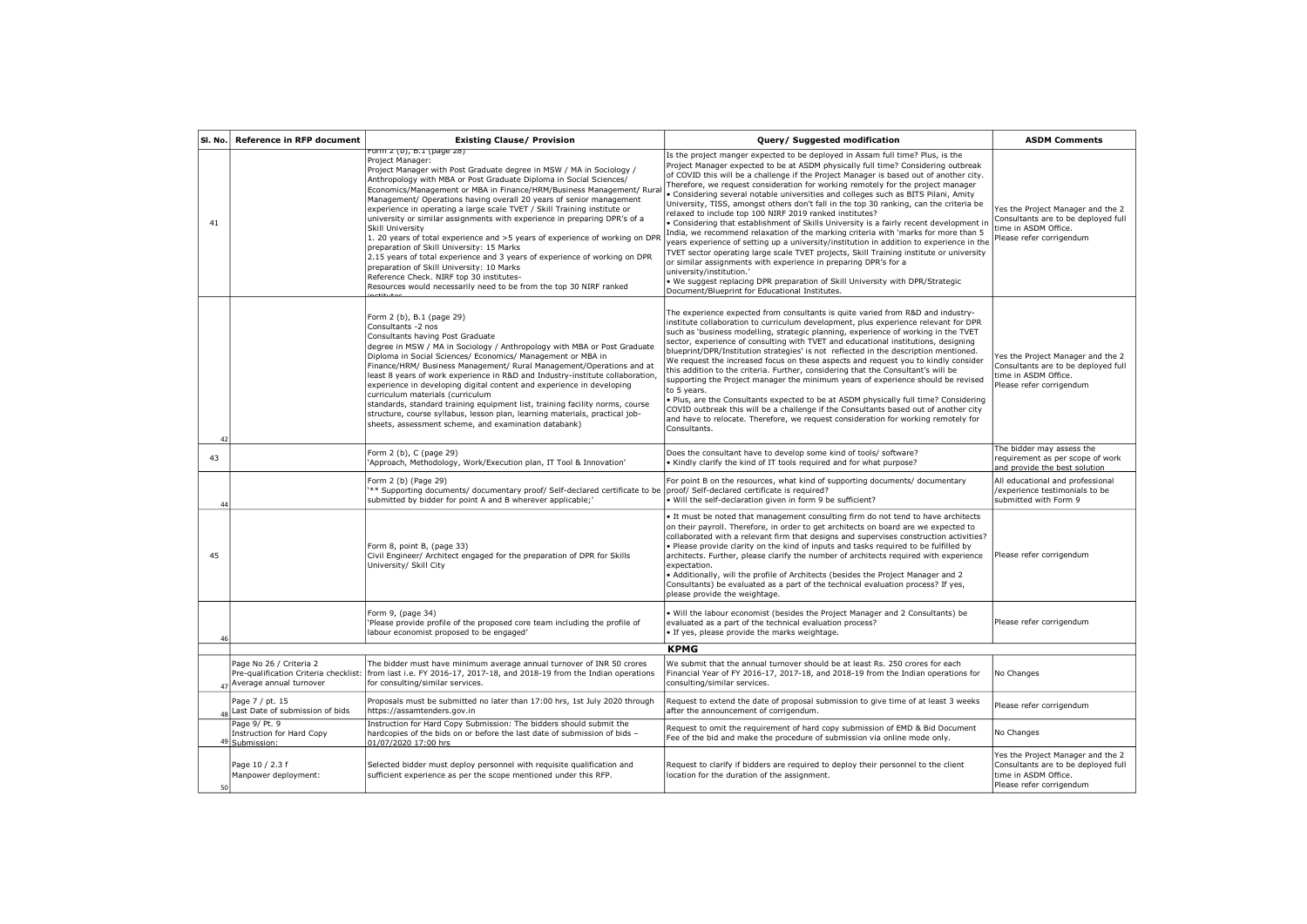| SI. No. | <b>Reference in RFP document</b>                                                                                                                                          | <b>Existing Clause/ Provision</b>                                                                                                                                                                                                                                                                                                                                                                                                                                                                                                                                                                                                                                                                                                                                                                                                                                        | Query/ Suggested modification                                                                                                                                                                                                                                                                                                                                                                                                                                                                                                                                                                                                                                                                                                                                                                                                                                                               | <b>ASDM Comments</b>                     |
|---------|---------------------------------------------------------------------------------------------------------------------------------------------------------------------------|--------------------------------------------------------------------------------------------------------------------------------------------------------------------------------------------------------------------------------------------------------------------------------------------------------------------------------------------------------------------------------------------------------------------------------------------------------------------------------------------------------------------------------------------------------------------------------------------------------------------------------------------------------------------------------------------------------------------------------------------------------------------------------------------------------------------------------------------------------------------------|---------------------------------------------------------------------------------------------------------------------------------------------------------------------------------------------------------------------------------------------------------------------------------------------------------------------------------------------------------------------------------------------------------------------------------------------------------------------------------------------------------------------------------------------------------------------------------------------------------------------------------------------------------------------------------------------------------------------------------------------------------------------------------------------------------------------------------------------------------------------------------------------|------------------------------------------|
| 51      | Page No 18 / Point 5<br>PAYMENT SCHEDULE<br>The payment milestones for<br>preparing the DPR for Skill<br>University/                                                      | Payment Schedule:<br>On signing of the Agreement: Zero percent<br>On approval of Draft report on Skill development Opportunity Landscape:<br>10 % of the project cost<br>. On successful conduction of Workshop with senior management and with<br>Skill Development Missions and submission of the findings: 10 % of the<br>project cost<br>Submission of Draft DPR:<br>20% of the project Cost<br>On annroval of Final DPR · 60% of the project cost                                                                                                                                                                                                                                                                                                                                                                                                                   | Our request for revision is as follows:<br>. On signing of the Agreement: 10%<br>. On approval of Draft report on Skill development Opportunity Landscape: 40% of<br>the project cost<br>. On successful conduction of Workshop with senior management and with Skill<br>Development Missions and submission of the findings: 5 % of the project cost<br>· Submission of Draft DPR: 20% of the project Cost<br>. On approval of Final DPR: 25 % of the project cost                                                                                                                                                                                                                                                                                                                                                                                                                         | No Changes                               |
|         | Scope of Work,<br>Page 16<br>And<br>18<br>Operating Model and Conceptual<br>52 Bluenrint                                                                                  | The Scope of work mentions formulation of a Revenue Model<br>Implementation Schedule, Page 17 The Implementation Schedule mentions formulation of Operating Model and<br>Conceptual Blueprint                                                                                                                                                                                                                                                                                                                                                                                                                                                                                                                                                                                                                                                                            | Request to clarify whether formulation of Operating Model and Conceptual Blueprint<br>as to be included in the scope of work                                                                                                                                                                                                                                                                                                                                                                                                                                                                                                                                                                                                                                                                                                                                                                | Yes to be considered as scope of<br>work |
| 53      | Page 27;<br>Evaluation Criteria A.1<br><b>Evaluation Criteria</b>                                                                                                         | Past Experience -<br>Experience of completing a detailed project report for development of a skill<br>institute/ Skill University in at least one state in India<br>> 6 states: 15 Marks,<br>>4 states < 6 states: 10 Marks<br>$>1$ state < 4 states : 5 Marks<br>Fise <sub>0</sub>                                                                                                                                                                                                                                                                                                                                                                                                                                                                                                                                                                                      | Request to change the criteria to<br>Experience of completing a detailed project report for development of a University in<br>at least one state in India<br>> 6 Project: 15 Marks.<br>>4 Project and <= 6 Project: 10 Marks<br>$>1$ Project and $\leq$ = 4 Project: 5 Marks<br>Fise <sub>0</sub>                                                                                                                                                                                                                                                                                                                                                                                                                                                                                                                                                                                           | No Changes                               |
| 54      | Page 27<br>Evaluation Criteria A.2<br><b>Evaluation Criteria</b>                                                                                                          | Past Experience -<br>Experience of having worked/working on at-least 2 Skill Development Project<br>(SDP) during the last 5 years, each of with Central Govt and State Govt./<br>NSDC/ State Skill Development Mission/ Multilateral Funding Agency/Donor<br>Agencies, in India.<br>No. of SDP having minimum project value >= INR 5 Cr (SDP)<br>SDP>05: 20 marks<br>$02 <$ SDP <= $05 : 10$ marks<br>2 SDP: 5 marks, else 0                                                                                                                                                                                                                                                                                                                                                                                                                                             | Request to modify the criteria as follows:<br>Experience of having worked/working on at-least 2 Skill Development Project (SDP)<br>during the last 5 years, each of minimum project value >= INR 2 Cr, with any<br>Central Govt/ State Govt./ NSDC/ State Skill Development Mission/ Multilateral<br>Funding Agency/ Donor Agencies in India.<br>No. of SDP having minimum project value >= INR 2 Cr (SDP)<br>SDP>05: 20 marks<br>$ 02 <$ SDP $\leq$ = 05 : 10 marks<br>2 SDP : 5 marks<br>Else 0                                                                                                                                                                                                                                                                                                                                                                                           | Please refer corrigendum                 |
| 55      | Page No: 28 / B 1<br>Evaluation Criteria, Resource<br>Project Manager                                                                                                     | Project manager:<br>Project Manager with Post Graduate degree in MSW / MA in Sociology /<br>Anthropology with MBA or Post Graduate Diploma in Social Sciences/<br>Economics/ Management or MBA in Finance/ HRM/ Business Management/<br>Rural Management/ Operations having overall 20 years of senior<br>management experience in operating a large scale TVET / Skill Training<br>institute or university or similar assignments with experience in preparing<br>DPR's of a Skill University<br>20 years of total experience and >5 years of experience of working on DPR<br>preparation of Skill University: 15<br>Marks<br>15 years of total experience and 3 years of experience of working on DPR<br>preparation of Skill University: 10 Marks<br>Reference Check. NIRF top 30 institutes<br>Resources would necessarily need to<br>be from the top 30 NIRF ranked | Request to change the criteria to:<br>Project Manager with Post Graduate degree in MSW / MA in Sociology /Anthropology/<br>MBA/ Post Graduate Diploma in Social Sciences/ Economics / Management or MBA<br>in Finance/ HRM/ Business Management/ Rural Management/ Operations having<br>overall experience of 15 years of which 5 years in the area of feasibility study,<br>business strategy, Skill development and with adequate experience in preparation of<br>DPR or similar assignments.<br>15 years of total experience and >5 years of experience of working on DPR<br>preparation of Skill City/ University: 15 Marks<br>15 years of total experience and 3 years of experience of working on DPR preparation<br>of Skill City/ University: 10 Marks<br>Reference Check. NIRF top 30 institute- Resources would necessarily need to be from<br>the top 30 NIRF ranked institutes. | Please refer corrigendum                 |
| 56      | Page No: 28 / B 1<br>Evaluation Criteria, Resource<br>Consultants                                                                                                         | <b>Consultants</b><br>Consultants having Post Graduate degree in MSW / MA in Sociology /<br>Anthropology with MBA or Post Graduate Diploma in Social Sciences/<br>Economics/ Management or MBA in Finance/ HRM/ Business<br>Management/ Rural Management/ Operations and at least 8 years of work<br>experience in R&D and Industry-institute collaboration, experience in<br>developing digital content and experience in developing curriculum materials<br>(curriculum standards, standard training equipment list, training facility<br>norms, course structure, course syllabus, lesson plan, learning materials,<br>practical iob-sheets, assessment scheme, and examination databank).                                                                                                                                                                            | Request to change the criteria to:<br>Consultants having Post Graduate degree in MSW / MA in Sociology / Anthropology<br>with MBA or Post Graduate Diploma in Social Sciences/ Economics/ Management or<br>MBA in Finance/HRM/Business Management/ Rural Management/ Operations and at<br>least 8 years of work experience with at least 5 years of experience in skill<br>development projects.                                                                                                                                                                                                                                                                                                                                                                                                                                                                                            | Please refer corrigendum                 |
|         | Form 8, Self-Declaration of<br>Resources, Page 33<br>Table B. Civil Engineer/ Architect*<br>engaged for the preparation of<br>DPR for Skills University/<br>57 Skill City | Table B. Civil Engineer/ Architect* engaged for the preparation of DPR for<br>Skills University/<br>Skill City                                                                                                                                                                                                                                                                                                                                                                                                                                                                                                                                                                                                                                                                                                                                                           | Request clarification since as per the resource requirements in Page 27-28 there is no Please refer corrigendum<br>mention of Civil Engineer/ Architect. Request to specify if this is at all required                                                                                                                                                                                                                                                                                                                                                                                                                                                                                                                                                                                                                                                                                      |                                          |